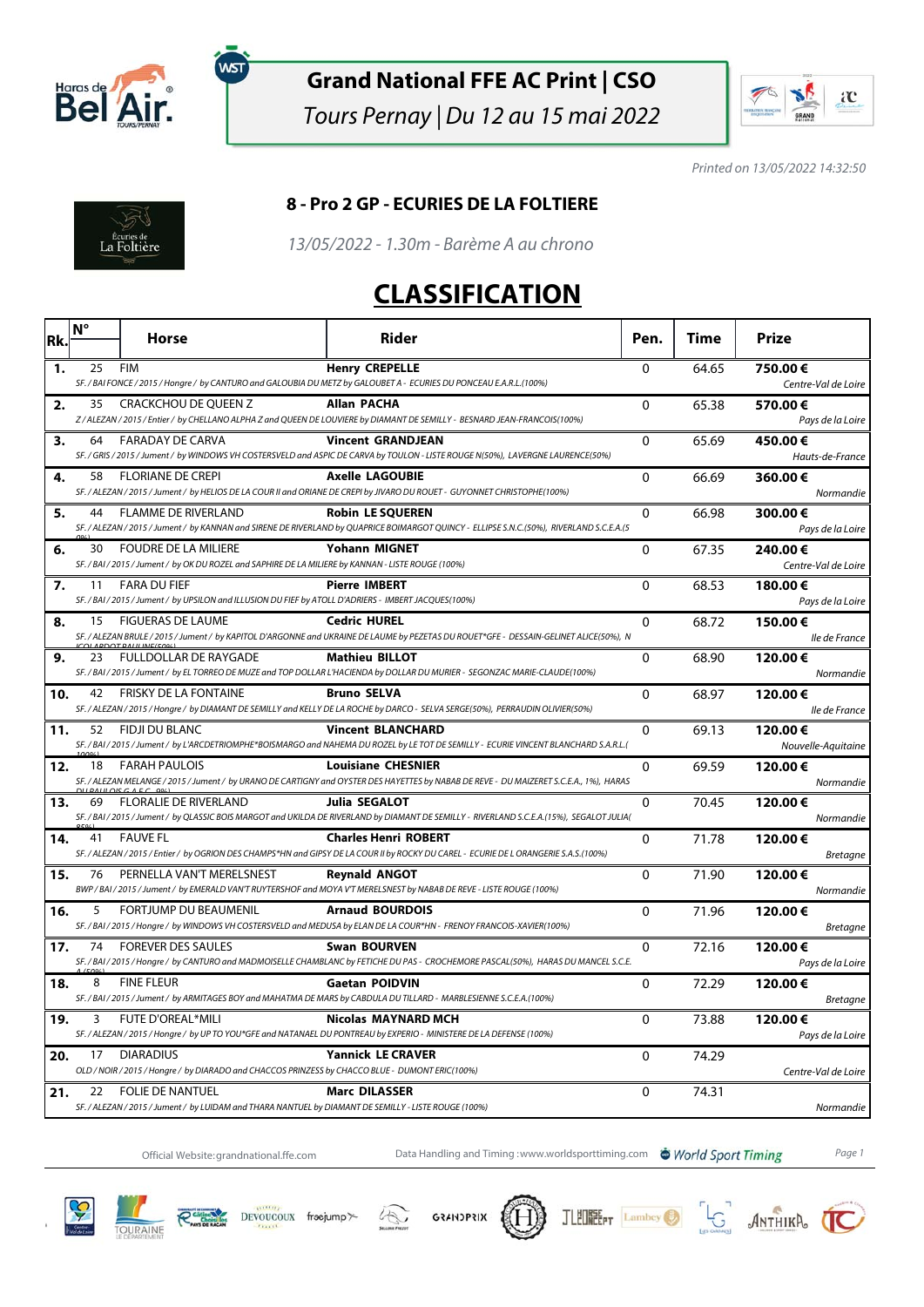# **CLASSIFICATION**

| Rk. | $N^{\circ}$ | Horse                                                                                                                                          | <b>Rider</b>                                                                                                                                                           | Pen.         | Time               | <b>Prize</b>         |
|-----|-------------|------------------------------------------------------------------------------------------------------------------------------------------------|------------------------------------------------------------------------------------------------------------------------------------------------------------------------|--------------|--------------------|----------------------|
| 22. | 4           | ALESSO DES ETAINS Z<br>Z/BAI/2015/Entier/ by ATOMIC D'ICK and PRETTY DES ETAINS by CASALL - DUCHAUSSOY LAURA(100%)                             | <b>Victor BERNARDIN</b>                                                                                                                                                | $\Omega$     | 75.80              | Centre-Val de Loire  |
| 23. | 71          | FORTUNE DE QUERCAULT                                                                                                                           | <b>Ambre DIFKO</b><br>SF. / BAI / 2015 / Jument / by BERDENN DE KERGANE and LITOTE DU PLESSIS by VICOMTE MANCIAIS - DEMION ISABELLE(100%)                              | $\Omega$     | 76.10              | Pays de la Loire     |
| 24. | 59          | <b>FAIRPLAY DES FELINES</b>                                                                                                                    | <b>Manon REVEILLERE</b><br>SF. / BAI / 2015 / Entier / by NUMERO UNO and NOLAMIE DES ETISSES by OBERON DU MOULIN - ELEVAGE DES FELINES E.A.R.L. (100%)                 | 0            | 76.12              | Pays de la Loire     |
| 25. | 9           | <b>FALCONE VILLERS</b>                                                                                                                         | <b>Rose DE BALANDA</b><br>SF. / BAI / 2015 / Hongre / by GUARANA CHAMPEIX and LA FILLE DE L'AIR by TROPHEE DU ROZEL - LISTE ROUGE .(50%), LECLERCQ ALAIN(50%)          | $\mathbf{0}$ | 76.41              | lle de France        |
| 26. | 29          | FLORA DE CLUIS                                                                                                                                 | <b>Yann LOUISY</b><br>SF. / ALEZAN / 2015 / Jument / by QLASSIC BOIS MARGOT and OCEANE DE CLUIS by OBERON DU MOULIN - MOREAU MICHELE(100%)                             | 0            | 76.43              | Centre-Val de Loire  |
| 27. |             | 12 LIGHTNING MC QUEEN<br>HAN / BAI MELANGE / 2015 / Hongre / by LYCON and CHOCOLAT by CLINTON - CHATEAU BACON E.A.R.L.(100%)                   | Laura RAYJASSE                                                                                                                                                         | 0            | 77.18              | Nouvelle-Aquitaine   |
| 28. | 75          | <b>FLOCON DE L'ISLE</b>                                                                                                                        | <b>Antoine COURPIED</b><br>SF. / GRIS / 2015 / Hongre / by MALITO DE REVE and QUENOTTE DE L'ISLE by QREDO DE PAULSTRA - COURZAY HORSE TRADING S.A.S.(100%)             | $\mathbf 0$  | 79.31              | Centre-Val de Loire  |
| 29. | 53          | <b>CASKARIT</b>                                                                                                                                | <b>Pauline GUIGNERY</b><br>HOLST / ALEZAN / 2015 / Hongre / by CASCADELLO and U WHITEASKARI by ASKARI - MATISSE VEREL ANNE-MAXENCE(50%), LISTE ROUGE .(50%)            | $\mathbf{0}$ | 79.77              | Normandie            |
| 30. | 24          | CRISTALLA 6<br>HAN / BAI MELANGE / 2015 / Jument / by CRISTALLO and CONSTANCIA by CONTEUR - HARAS KRF S.C.E.A.(100%)                           | <b>Claire FONTANEL</b>                                                                                                                                                 | 0            | 79.79              | Auvergne-Rhône-Alpes |
| 31. | 73          | <b>CIBONACCI DE ROHAN</b><br>HOLST/GRIS/2015/Entier/ by CONNOR and PASSIONATA II by LAVALETTO - DELATTRE FRANCIS(100%)                         | <b>Pierre Marie FRIANT</b>                                                                                                                                             | 0            | 80.22              | Pays de la Loire     |
| 32. | 32          | <b>QUINTANO K VT KATTENHEYE</b><br>Z/BAI/2015/Entier/ by QUINTERO and CAREKA Z by CARETANO Z - LISTE ROUGE (100%)                              | <b>Clement BOULANGER</b>                                                                                                                                               | 0            | 83.39              | Normandie            |
| 33. | 21          | FENG SHUI DE SOLMA                                                                                                                             | <b>Marc LE BERRE</b><br>SF. / BAI / 2015 / Entier / by ACTION BREAKER and QUOVADIS DU RUSTICK by CALVARO - LE BERRE MARC(50%), LE BERRE ANNE-SOLENN(50%)               | 4            | 68.08              | <b>Bretagne</b>      |
| 34. | 63          | <b>FRAUDEUR D'ELOGE</b><br>SF./BAI/2015/Entier/ by ZINEDINE and IMPOSTURE by ABSALON - HARAS D'ELOGE S.C.E.A.(100%)                            | <b>Benoit SALMON</b>                                                                                                                                                   | 4            | 68.37              | lle de France        |
| 35. | 70          | FLASH MAC QUEEN                                                                                                                                | <b>Eliott DEUQUET</b><br>SF. / BAI / 2015 / Entier / by LANDOR S and MONNEY by NIDOR PLATIERE - DEUQUET ELEVAGE DE NANTUEL S.C.E.A. M.L.E.A(100%)                      | 4            | 68.59              | Centre-Val de Loire  |
| 36. | 20          | <b>FLASH DU PUITS</b>                                                                                                                          | <b>Camille CONDE FERREIRA</b><br>SF. / GRIS / 2015 / Hongre / by MYLORD CARTHAGO*HN and MYRTILLE DU PUITS by ROSIRE - CONDE FERREIRA CAMILLE(25%), GRAVET NICOLAS(75%) | 4            | 68.94              | lle de France        |
| 37. | 56          | <b>FRENCH KISS COUPARIE</b>                                                                                                                    | <b>Jeroen ZWARTJES</b><br>SF. / BAI / 2015 / Jument / by TORNESCH and NAHIADE DU THEILLET by QUAT'SOUS - DUGUE HERVE(25%), DUGUE SOPHIE(25%), GERVAIS GAELLE(50        | 4            | 69.34              | Normandie            |
| 38. | 77          | <b>FESTIVAL NANTUEL</b>                                                                                                                        | <b>Arthur DEUQUET</b><br>SF. / ROUAN / 2015 / Entier / by TOBAGO CHEVRIER and VOLGA DE NANTUEL by CALVARO - DEUQUET ELEVAGE DE NANTUEL S.C.E.A. M.L.E.A(100%)          | 4            | 70.39              | Centre-Val de Loire  |
| 39. | 2           | <b>FULGURANT DE LOLIVIER</b>                                                                                                                   | <b>Jean Francois FILATRIAU</b><br>SF. / BAI FONCE / 2015 / Hongre / by DIAMANT DE SEMILLY and UNISTOIREDESFONTAINES by MERCREDI DE MARS - MAUGER FRANCIS(100%)         | 4            | 70.96              | Normandie            |
| 40. | 62          | ETHYLIQUE Z                                                                                                                                    | Helene PALMER<br>Z/BAIFONCE/2015/Hongre/ by ET CRYOZOOTECH Z CL and ANNA DE BONCE by DIAMANT DE SEMILLY - PALMER ERIC(100%)                                            | 4            | 72.23              | lle de France        |
| 41. | 65          | <b>CASALL ROYAL</b>                                                                                                                            | <b>Francois DUDOUET</b><br>HOLST/BAI/2015/Hongre/ by CASALTINO and ITZY BITZY by CALANDO I - VIDEAU VINCENT(25%), BRAIDA FRANCOIS(25%), PROUST PATRICE(25%),           | 4            | 73.29              | Pays de la Loire     |
| 42. | 55          | KARON<br>KWPN / BAI / 2015 / Hongre / by DEXTER R and ERRYAL by CANTURANO - LISTE ROUGE (100%)                                                 | <b>Yohann MIGNET</b>                                                                                                                                                   | 4            | 73.80              | Centre-Val de Loire  |
| 43. | 19          | <b>FIRSTY DE RIVERLAND</b><br>SF. / BAI / 2015 / Hongre / by I'M SPECIAL DE MUZE and TSARA DU MAS GARNIER by ARGENTINUS - ELLIPSE S.N.C.(100%) | Robin LE SQUEREN                                                                                                                                                       | 4            | 73.83              | Pays de la Loire     |
| 44. | 39          | <b>FENRIS DE SALINAS</b>                                                                                                                       | <b>Jerome HUREL</b><br>SF. / BAI CLAIR / 2015 / Hongre / by CARDERO*CHAMPSELYSEESBOIS and TURQUOISE DU VAL by LAMM DE FETAN - NICAUT CYRIL(100%)                       | 4            | 74.20              | lle de France        |
| 45. | 16          | <b>FLORE DE MILLANDY</b>                                                                                                                       | <b>Margot DELAPORTE</b><br>SF. / BAI / 2015 / Jument / by VAGABOND DE LA POMME and TWINY DE ST ROMAIN by MANHATTAN DE SEMILLY - LISTE ROUGE (100%)                     | 4            | 74.28              | Pays de la Loire     |
| 46. | 60          | <b>FRENCHSTAR HELAU</b><br>SF./BAI/2015/Entier/ by WODAN and KIKI D'ESCO by NARCOS II - ELEVAGE HELAU S.D.F.(100%)                             | <b>Verane NICAUD</b>                                                                                                                                                   | 4            | 74.93              | Centre-Val de Loire  |
| 47. | 47          | MAKE MY DAY Z                                                                                                                                  | <b>Marc DILASSER</b><br>Z / BAI MELANGE / 2015 / Jument / by MYLORD CARTHAGO*HN and BELLA FORTUNA by UKATO - EQUIOUEST S.A.R.L.(100%)                                  | 4            | 74.94              | Normandie            |
| 48. |             | <b>FINZYDELA MAZURE</b>                                                                                                                        | <b>Romain MORESVE</b><br>SF. / GRIS / 2015 / Entier / by UPSILON and ATHINA DES GENETS by OK DU ROZEL - MORESVE ROMAIN(50%), PRIAM BUCEPHAL S.C.E.A.(50%)              | 4            | 75.62              | Centre-Val de Loire  |
| 49. | 10          | FOR EVER DE BAUMONT                                                                                                                            | <b>Alexis LHEUREUX</b><br>SF. / GRIS / 2015 / Entier / by WINDOWS VH COSTERSVELD and VALOU DE BEAUMONT by PORTOFINO 46*LA SILLA - NATURAL'INNOV S.A.R.L.(50%), EC      | 4            | 76.06              | Hauts-de-France      |
|     |             | Official Website: grandnational.ffe.com                                                                                                        | Data Handling and Timing: www.worldsporttiming.com                                                                                                                     |              | World Sport Timing | Page 2               |











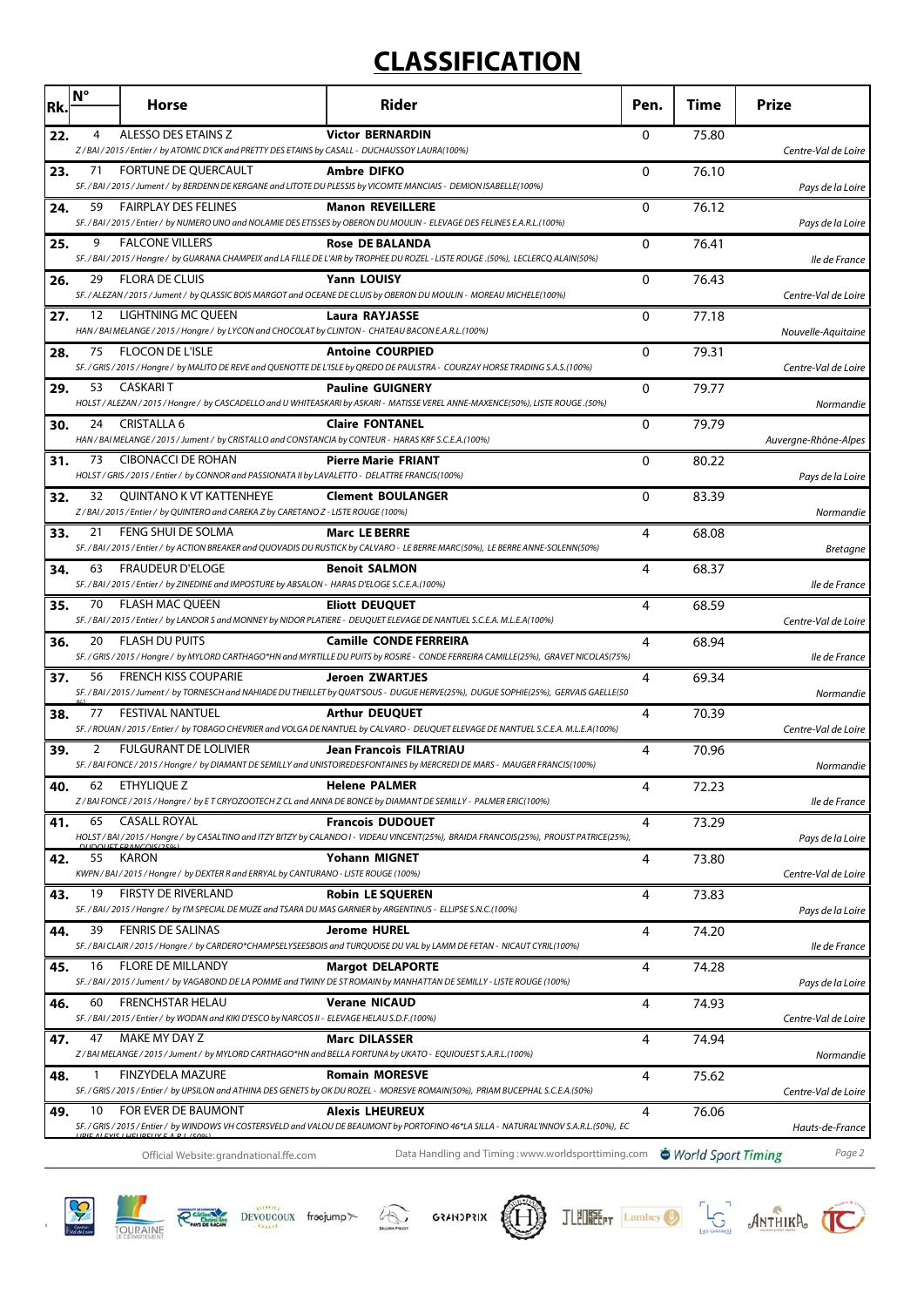

ัพรา

### **Grand National FFE AC Print | CSO**

Tours Pernay | Du 12 au 15 mai 2022



Printed on 13/05/2022 14:32:50

## **CLASSIFICATION**

| Rk. | N°             | <b>Horse</b>                                                                                                                            | Rider                                                                                                                                                            | Pen.           | Time  | <b>Prize</b>         |
|-----|----------------|-----------------------------------------------------------------------------------------------------------------------------------------|------------------------------------------------------------------------------------------------------------------------------------------------------------------|----------------|-------|----------------------|
| 50. | 38             | <b>FLORA DE BEAUFOUR</b><br>SF. / BAI / 2015 / Jument / by DIAMANT DE SEMILLY and QUINEA DORCEL by BURGGRAAF - LEVALLOIS ERIC(100%)     | <b>Walter LAPERTOT</b>                                                                                                                                           | $\overline{4}$ | 77.87 | Centre-Val de Loire  |
| 51. | 28             | <b>FOR LOVE DES HATES</b><br>SF. / GRIS / 2015 / Jument / by WINDOWS VH COSTERSVELD and PEARL QUEEN by CORONADO - AUDREN FRANCOIS(100%) | <b>Pauline GUIGNERY</b>                                                                                                                                          | 4              | 78.31 | Normandie            |
| 52. | 61             | <b>FAIR PLAY DE LA RIVE</b><br>SF. / NOIR PANGARE / 2015 / Entier / by QUANTUM and MILTON DE ROYE by FOR EVER IV - LOUATI SABRI(100%)   | <b>Valentin LACAILLE</b>                                                                                                                                         | 4              | 78.45 | Hauts-de-France      |
| 53. | 13             | <b>BUBADO</b><br>SWB / BAI / 2015 / Entier / by BUBALU VDL and WERRIKE by NUMERO UNO - BO'EM S.C.E.A.(100%)                             | <b>Emma BODIER</b>                                                                                                                                               | $\overline{4}$ | 78.59 | <b>Grand Est</b>     |
| 54. | 54             | <b>FRENCH CANCAN D'OLMAT</b>                                                                                                            | Yann LOUISY<br>SF. / BAI / 2015 / Jument / by VAGABOND DE LA POMME and QUALYPSO D'OLMAT by IMPREVU DE LA COUR - ECURIE DES GRANDS ROBINEAUX S.C.E.A.             | 4              | 78.70 | Centre-Val de Loire  |
| 55. | 78<br>$1111 -$ | <b>FLANELLE DE NATH</b>                                                                                                                 | <b>Etienne DUSART</b>                                                                                                                                            | 4              | 81.35 | lle de France        |
| 56. | 7              | <b>PANDY FLOSS E</b><br>BWP/BAI/2015/Jument/ by C INDOCTRO and CANDY FLOSS by CASALL - HARAS D'ENGERVILLE S.A.R.L.(100%)                | <b>Alice VANCRAYELYNGHE</b>                                                                                                                                      | 8              | 65.38 | Hauts-de-France      |
| 57. | 43             | FAL'BALA D'AURY                                                                                                                         | <b>Louisiane CHESNIER</b><br>SF. / BAI FONCE / 2015 / Jument / by CONTENDRO and QATOUCHA M'AUREA by DIAMANT DE SEMILLY - HELAUDAIS JEAN-CHARLES(50%), CHESNIER J | 8              | 71.00 | Normandie            |
| 58. | 27             | <b>FULL STAR V'GAS</b>                                                                                                                  | <b>Vincent BLANCHARD</b><br>SF. / GRIS / 2015 / Hongre / by WINDOWS VH COSTERSVELD and QUELLESTAR DE STCLAIR by DIAMANT DE SEMILLY - LISTE ROUGE (100%)          | 8              | 72.92 | Nouvelle-Aquitaine   |
| 59. |                | 67 LONDON BLUE.PS                                                                                                                       | <b>Augustin MASSIN</b><br>OLD / BAI MELANGE / 2015 / Entier / by CAREMBAR DE MUZE and CHACERVIA by CHACCO BLUE - ECURIE AUGUSTIN MASSIN S.A.R.L.(100%)           | 8              | 73.70 | Centre-Val de Loire  |
| 60. | 34             | <b>FOGATA</b>                                                                                                                           | <b>Manon REVEILLERE</b><br>SF. / ALEZAN / 2015 / Jument / by DIAMANT DE SEMILLY and KIM DE DAMPIERRE by QUALISCO III - REVEILLERE MANON(100%)                    | 8              | 75.39 | Pays de la Loire     |
| 61. | 6              | <b>PERFECTION</b>                                                                                                                       | <b>Elona ROUSSELLE</b><br>BWP/BAI/2015/Jument/ by TELSTAR DE LA POMME and BRIGITTA VH WUITENSHOF by QUICK STAR - STEPHEX STABLES (100%)                          | 8              | 77.51 | Occitanie            |
| 62. | 33<br>$1111 -$ | <b>FALCO D'AX</b>                                                                                                                       | <b>Axelle LAGOUBIE</b>                                                                                                                                           | 8              | 77.69 | Normandie            |
| 63. | 57             | <b>JET SET DE VIRTON</b><br>OES / ALEZAN / 2015 / Jument / - SEGALOT JULIA(100%)                                                        | <b>Clement BOULANGER</b>                                                                                                                                         | 8              | 78.18 | Normandie            |
| 64. | 51             | FIER ESPOIR DEVENAT<br>SF. / ALEZAN / 2015 / Entier / by QLASSIC BOIS MARGOT and QUILAINE by GRIOT DE MARA*HN - PINHO MARIE(100%)       | <b>Bruno JAZEDE</b>                                                                                                                                              | 8              | 78.44 | Nouvelle-Aquitaine   |
| 65. | 66             | FESTIVAL DU ROC<br>SF./BAI FONCE/2015/Hongre/by CANTURO and SYMPHONIE DU ROC by MODESTO - HEBERT BRUNO(100%)                            | <b>Antoine BARDE</b>                                                                                                                                             | 8              | 81.49 | Centre-Val de Loire  |
| 66. | 48             | <b>FABOZO D'ELFS</b><br>SF. / BAI / 2015 / Hongre / by REBOZO LA SILLA and TAIGA ROUGE by ERUDIT - ECURIE MATHIEU BILLOT E.A.R.L.(100%) | <b>Mathieu BILLOT</b>                                                                                                                                            | 12             | 71.31 | Normandie            |
| 67. | 68             | DEORE VAN DE HOEK Z                                                                                                                     | <b>Marine BOUTON</b><br>Z/BAI/2015/Jument/ by DOREE VD MOSKIFARM and BELLA NOTTE BV Z by EUROCOMMERCE BERLIN - BOUTON MARINE(50%), BOUTON S.A.R.L.(50            | 12             | 75.35 | lle de France        |
| 68. | 49             | <b>FIRST LADY KAREF</b><br>SF. / BAI / 2015 / Jument / by CANTURO and NEIGE BLANCHE by DON PIERRE - HARAS KRF S.C.E.A.(100%)            | <b>Claire FONTANEL</b>                                                                                                                                           | 12             | 75.92 | Auvergne-Rhône-Alpes |
| 69. | 26             | <b>FLORYPSO C DES HORTS</b><br>SF. / BAI / 2015 / Jument / by CON AIR and OLYPSO DES HORTS by QUIDAM DE REVEL - CHENEBIN MARINA(100%)   | <b>Bruno JAZEDE</b>                                                                                                                                              | 12             | 80.63 | Nouvelle-Aquitaine   |
| 70. | 31             | <b>FAIR PLAY COUPARIE</b>                                                                                                               | <b>Jeroen ZWARTJES</b><br>SF. / ALEZAN / 2015 / Hongre / by FIDELIO DU THOT and BRISE D'AUZAY by VALME BARBES - DUGUE HERVE(50%), DUGUE SOPHIE(50%)              | 12             | 98.16 | Normandie            |

Official Website:grandnational.ffe.com Data Handling and Timing :www.worldsporttiming.com **& World Sport Timing** Page 3

JLEUNE PT Lambey

LG ANTHIKA CO







谷